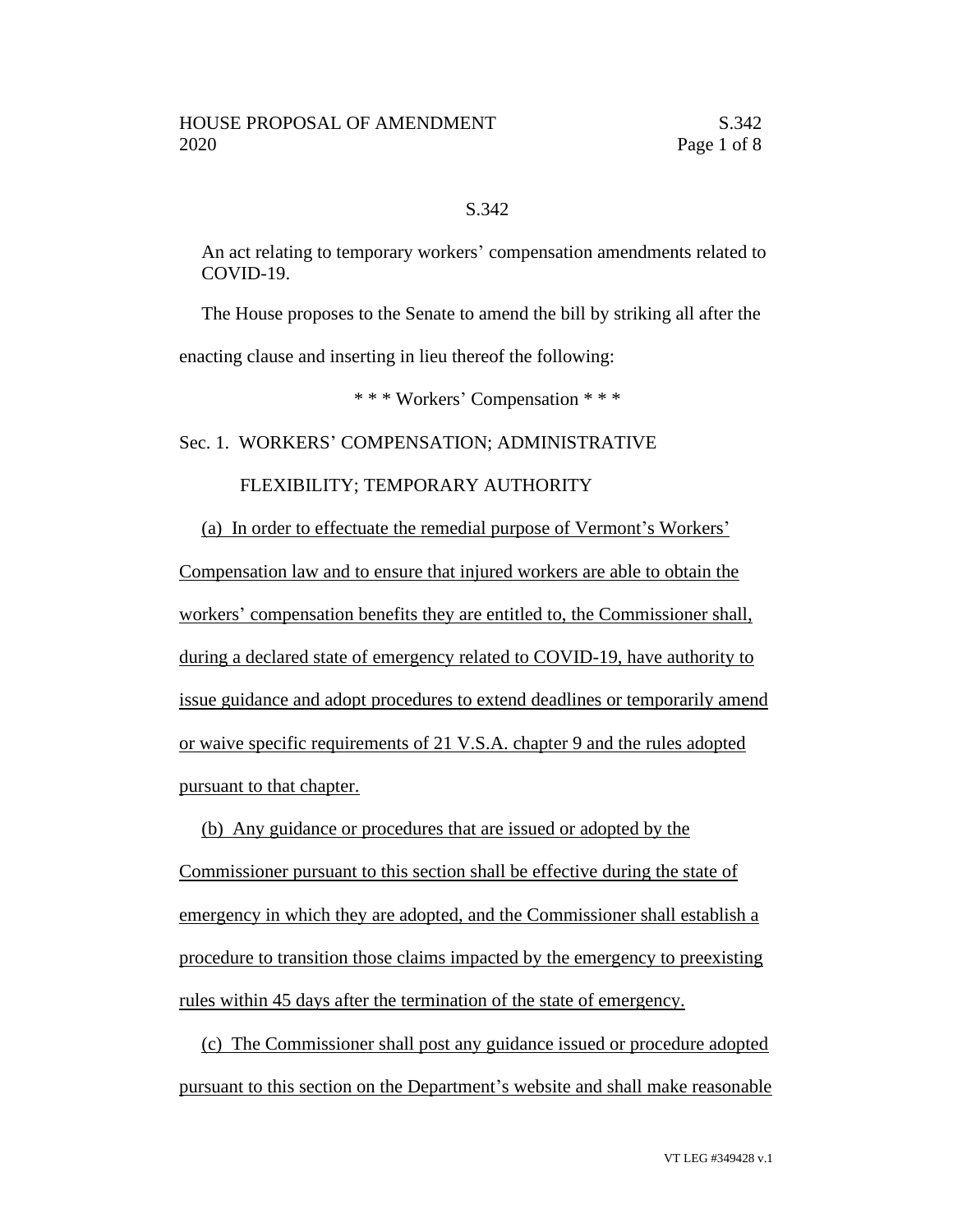efforts to provide prompt notice of the guidance or procedure to employers, attorneys, and employee organizations.

(d) The Commissioner shall not be required to initiate rulemaking pursuant to 3 V.S.A. § 831(c) in relation to any guidance issued or procedure adopted pursuant to this section.

Sec. 2. COVID-19; PRESUMPTION OF COMPENSABILITY

 $(a)(1)$  In the case of a front-line worker, disability or death resulting from COVID-19 shall be presumed to be compensable pursuant to 21 V.S.A. chapter 9, provided that the front-line worker receives a positive laboratory test for COVID-19 or a diagnosis of COVID-19 from a licensed healthcare provider between March 1, 2020 and January 15, 2021.

(2) As used in this subsection:

(A)(i) "Elevated risk of exposure to COVID-19" means the performance of a job that requires the worker to have regular physical contact with known sources of COVID-19 or regular physical or close contact with patients, inmates in a correctional facility, residents of a residential care or long-term care facility, or members of the public in the course of his or her employment.

(ii) As used in this subdivision  $(2)(A)$ , "close contact" means interactions with another individual that require the employee to be within six feet of that individual.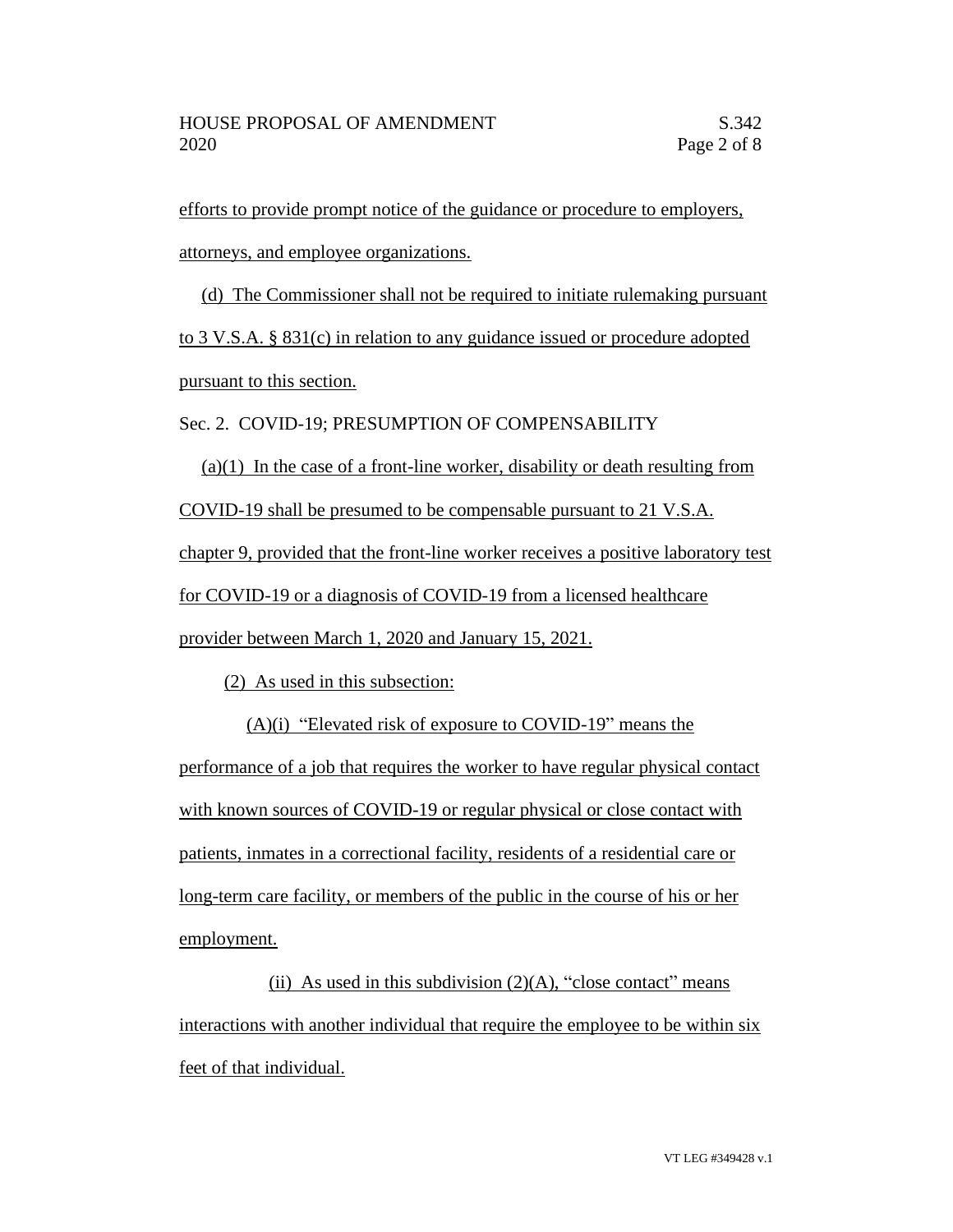(B) "Front-line worker" means an individual with an elevated risk of

exposure to COVID-19 who is employed as:

(i) a firefighter as defined in 20 V.S.A.  $\S$  3151(3) and (4);

(ii) a law enforcement officer who has been certified by the

Vermont Criminal Justice Training Council pursuant to 20 V.S.A. chapter 151;

(iii) emergency medical personnel and volunteer personnel as

defined in 24 V.S.A. § 2651;

(iv) a worker in a health care facility or in an institution or office where health care services are provided by licensed healthcare professionals;

(v) a correctional officer;

(vi) a worker in a long-term care facility or residential care

facility;

(vii) a childcare provider who is permitted to provide childcare to the children of other front-line workers pursuant to Executive Order 01-20;

(viii) a home health care worker or personal care attendant;

(ix) a worker in a morgue, funeral establishment, or crematory facility; and

(x) a worker performing services that the Commissioner determines place the worker at a similarly elevated risk of being exposed to or contracting COVID-19 as the other occupations listed in this subsection (a).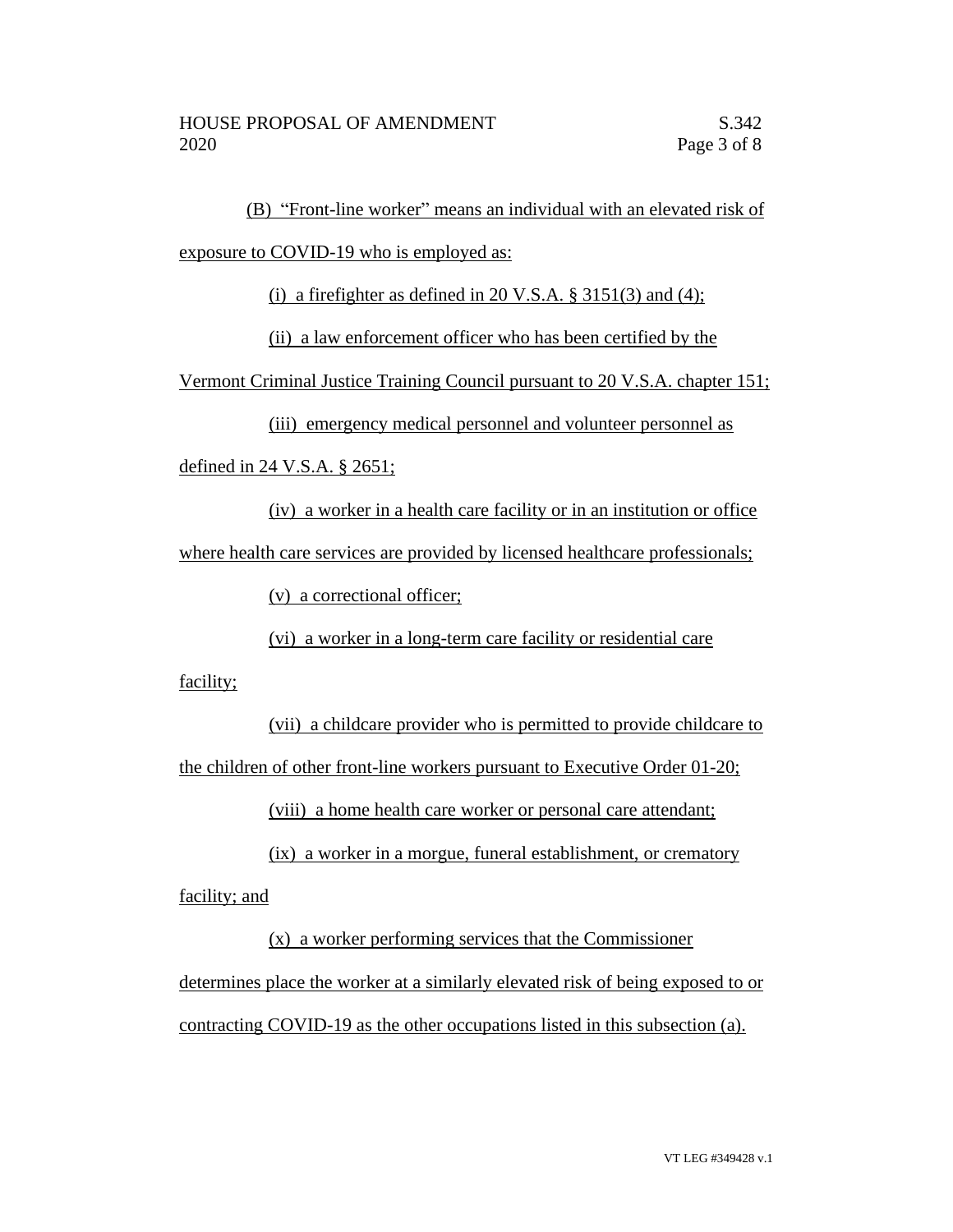(b) For an employee who is not a front-line worker as defined in subdivision (a) $(2)(B)$  of this section, disability or death resulting from COVID-19 shall be presumed to be compensable pursuant to 21 V.S.A. chapter 9 if the employee receives a positive laboratory test for COVID-19 or a diagnosis of COVID-19 from a licensed healthcare provider between April 1, 2020 and January 15, 2021 and, not more than 14 days prior to the date on which the employee is tested or examined, either:

(1) had documented occupational exposure in the course of employment to an individual with COVID-19; or

(2) performed services at a residence or facility with one or more

residents or employees who:

(A) were present at the time the services were performed; and either

(B)(i) had COVID-19 at that time; or

(ii) tested positive for COVID-19 within 14 days after the services were performed.

 $(c)(1)$  The presumption of compensability in subsection (a) of this section shall not apply if it is shown by a preponderance of the evidence that the disease was caused by non-employment-connected risk factors or nonemployment-connected exposure.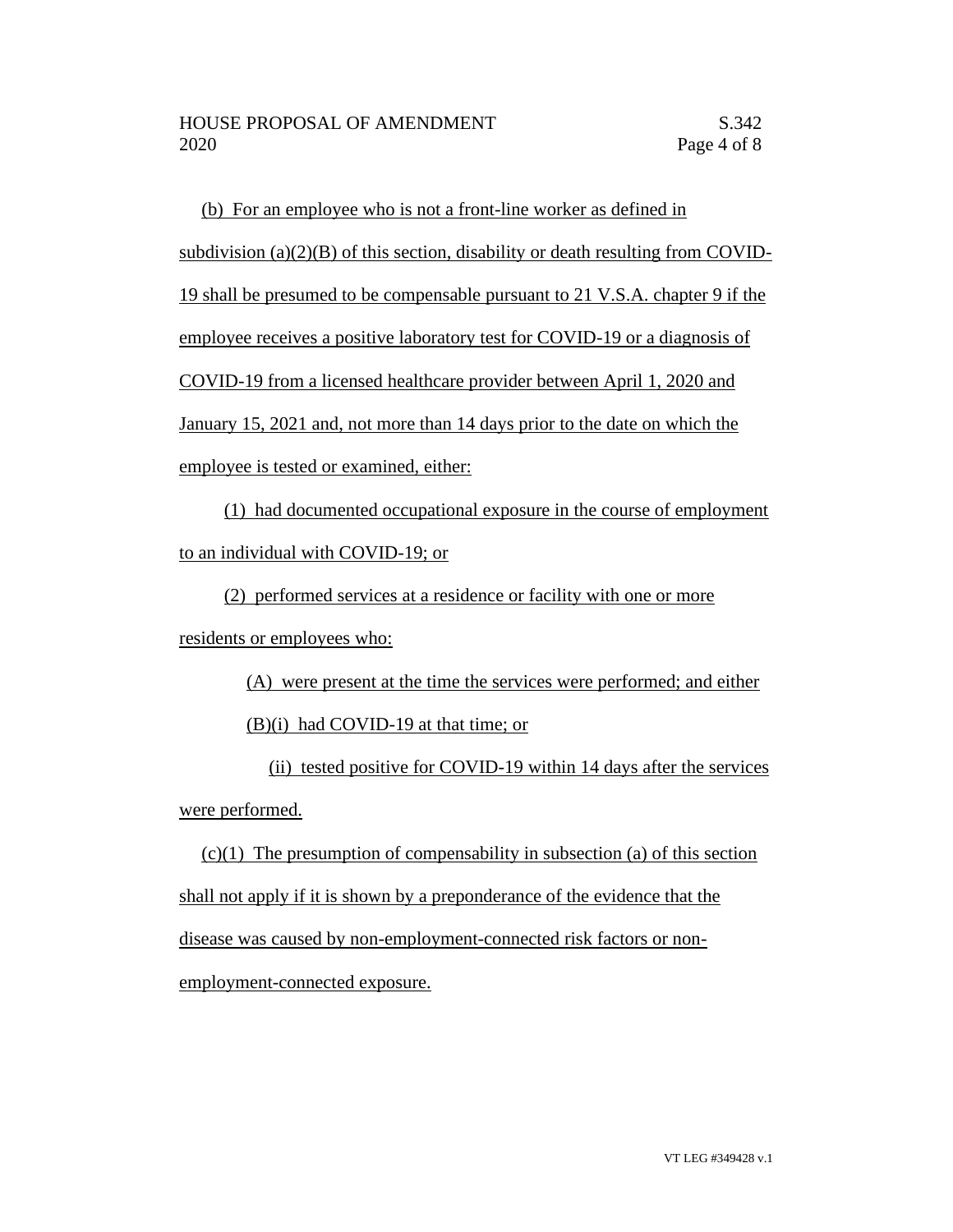(2) The presumption of compensability in subsection (b) of this section shall not apply if the employer can show by a preponderance of the evidence that:

(A) the disease was caused by non-employment-connected risk factors or non-employment-connected exposure; or

(B) at the time the employee was potentially exposed to COVID-19,

the employee's place of employment was in compliance with:

(i) between April 1, 2020 and April 20, 2020, the relevant

COVID-19 related guidance for businesses and workplaces issued by the U.S.

Centers for Disease Control and the Vermont Department of Health and any

similar guidance issued by local or municipal authorities; and

(ii) between April 20, 2020 and January 15, 2021, the Restart Vermont Worksafe Guidance issued by the Agency of Commerce and Community Development, and any similar guidance issued by local or municipal authorities.

(d) The Commissioner shall not be required to initiate rulemaking pursuant to 3 V.S.A. § 831(c) in relation to any guidance issued or procedure adopted in relation to this section.

Sec. 3. PROSPECTIVE REPEAL

In the absence of legislative action to the contrary, Secs. 1 and 2 of this act are repealed on January 15, 2021.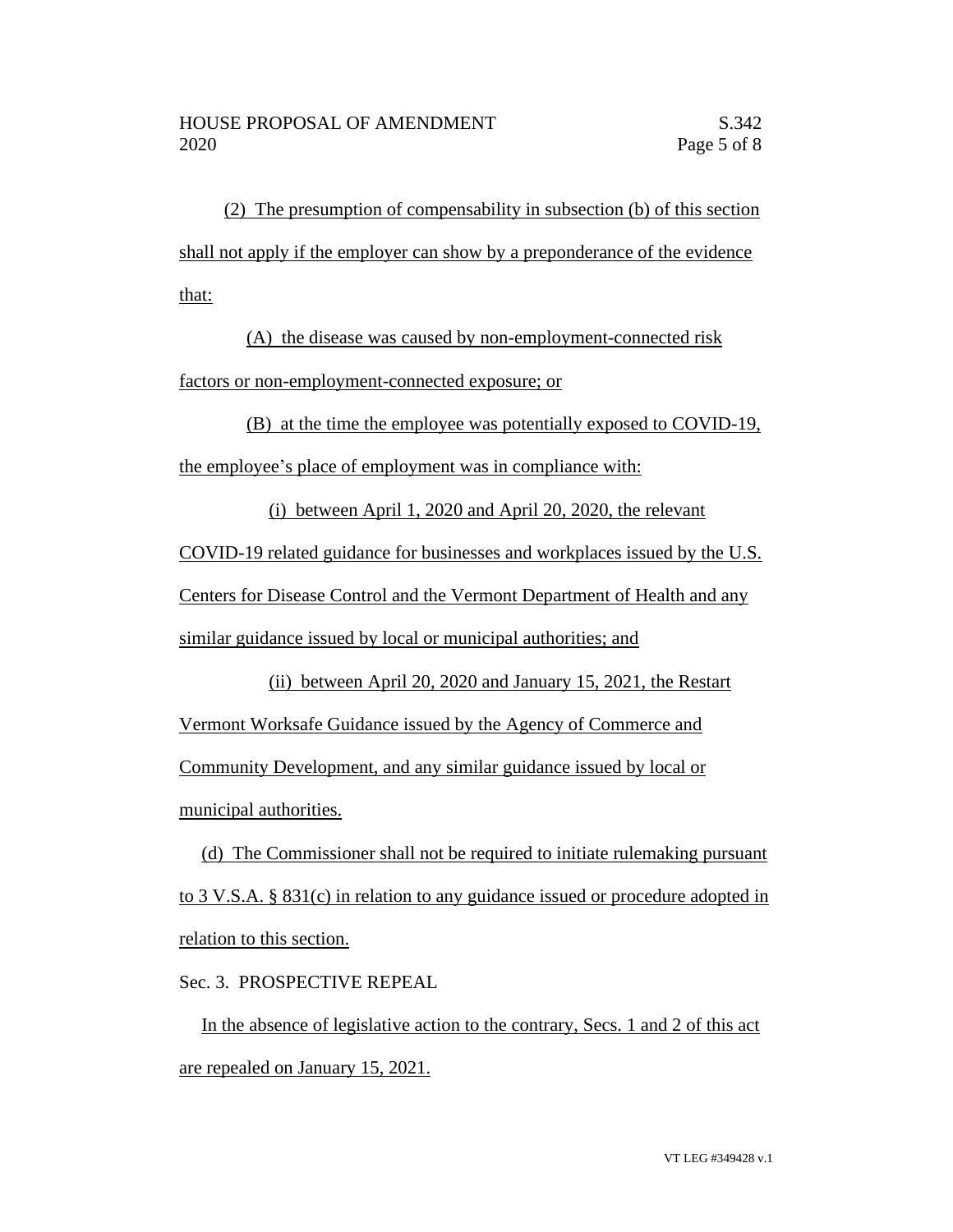### Sec. 4. WORKERS' COMPENSATION COVID-19 REIMBURSEMENT;

## STUDY; REPORT

(a) The Commissioner of Financial Regulation shall examine the potential for creating a special fund that can be used to reimburse workers' compensation insurers, intermunicipal insurance associations, and self-insured employers for COVID-19 related workers' compensation costs related to

COVID-19. In particular, the Commissioner shall examine the following issues:

(1) the average cost of paying a COVID-19 related workers' compensation claim in Vermont;

(2) factors that can influence the cost of a COVID-19 related workers' compensation claim, including medical costs, the average amount of time that a worker must be out of work, applicable deductibles, and any other factors that the Commissioner determines are appropriate;

(3) potential COVID-19 related impacts on workers' compensation costs and experience modifiers based on the experience of Vermont and other states with respect to COVID-19 infection rates and COVID-19 related workers' compensation claims, as well as projections for future rates of COVID-19 infections and COVID-19 related workers' claims in Vermont;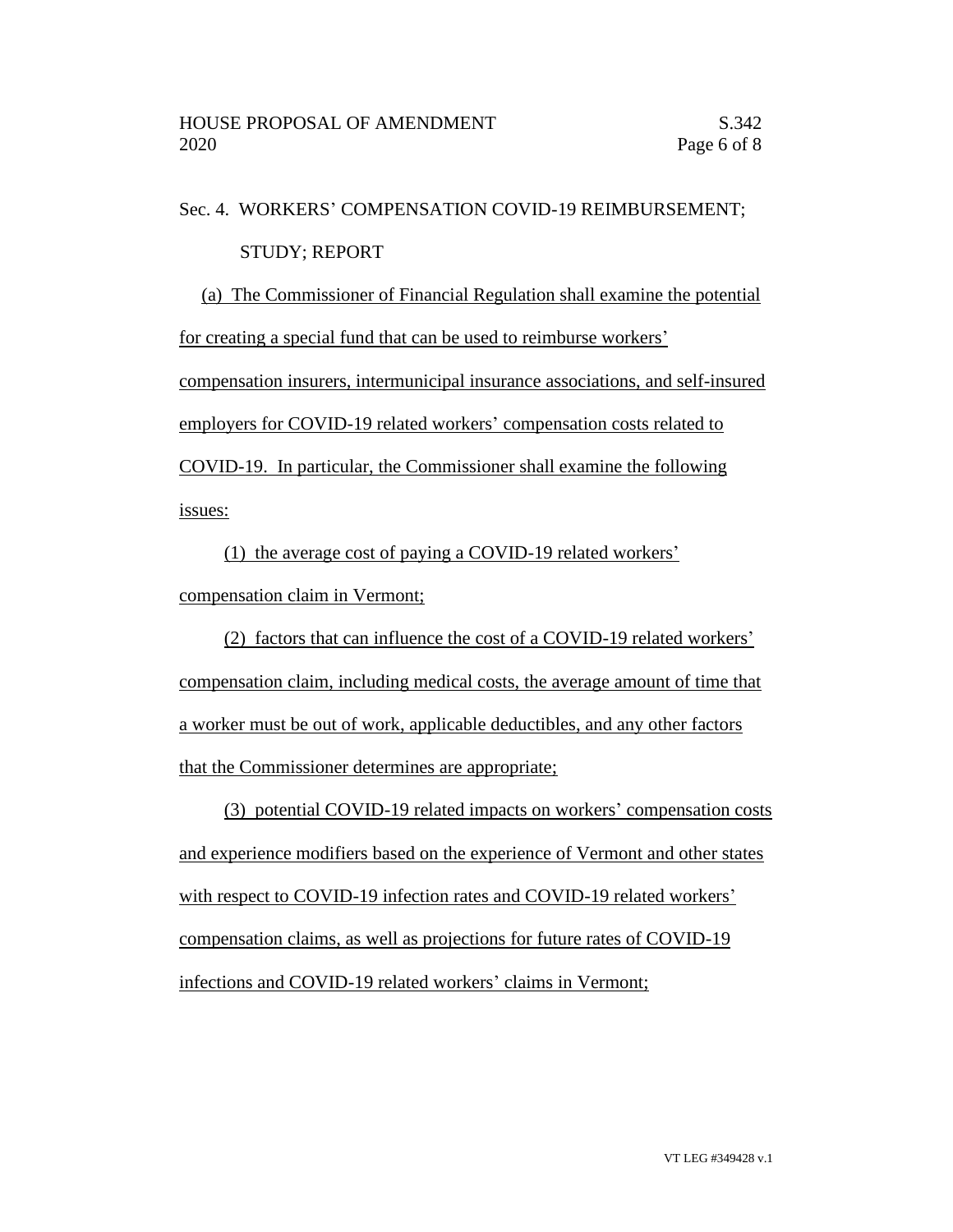(4) the amount of funding and any legislative action that would be necessary to substantially mitigate or eliminate the impact of COVID-19 related workers' compensation claims on workers' compensation costs; and

(5) requirements for structuring such a fund so that monies from the Coronavirus Relief Fund can be used in compliance with the requirements of section 5001 of Coronavirus Aid, Relief, and Economic Security Act, Pub. L. No. 116–136 (the CARES Act), as may be amended, and any guidance issued pursuant to that section.

(b) The Commissioner shall consult with interested parties including relevant trade groups and advocates for employers, workers' compensation insurers, and employees.

(c) On or before August 15, 2020, the Commissioner shall submit a report to the House Committee on Commerce and Economic Development and the Senate Committee on Economic Development, Housing and General Affairs with his or her findings and any recommendations for legislative action. Sec. 5. WORKERS' COMPENSATION RATE OF CONTRIBUTION

For fiscal year 2021, after consideration of the formula in 21 V.S.A. § 711(b) and historical rate trends, the General Assembly determines that the rate of contribution for the direct calendar year premium for workers' compensation insurance shall remain at the rate of 1.4 percent. The contribution rate for self-insured workers' compensation losses and workers'